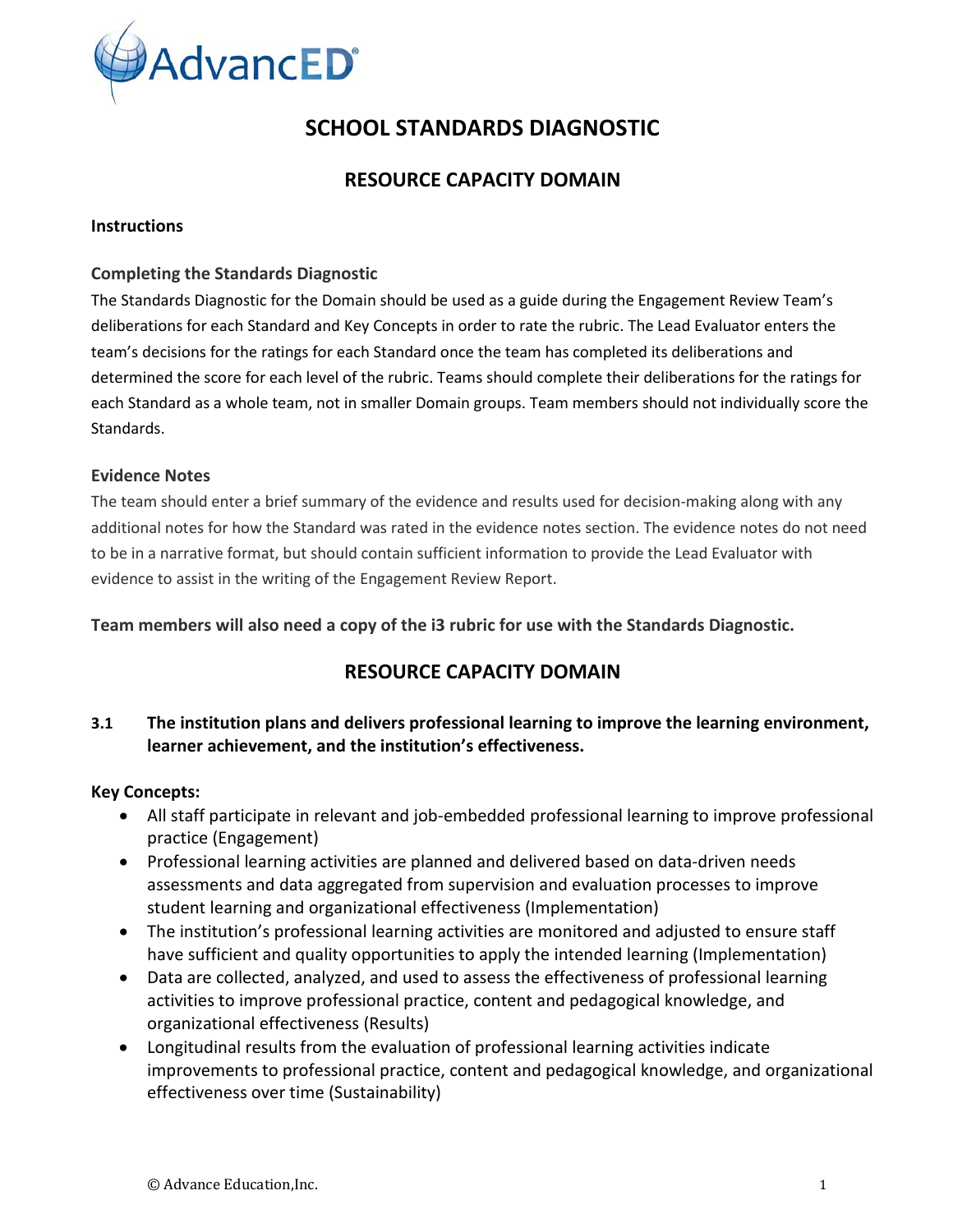• Relevant and job-embedded professional learning is an expectation and a regular practice across the institution and is supported with time and fiscal resources (Embeddedness)

## **Potential Evidence and Results to Review:**

- Professional learning plan aligned to or embedded in the continuous improvement plan
- Analyzed needs assessment data used to identify professional learning activities, including results of data from supervision and evaluation processes, student learning data, and institution eleot® data
- Analyzed evaluation results from professional learning activities
- Analyzed inventory results from teachers and students
- Analyzed student performance results

#### **EVIDENCE NOTES:**

## **3.2 The institution's professional learning structure and expectations promote collaboration and collegiality to improve learner performance and organizational effectiveness.**

#### **Key Concepts:**

- All professional staff participate in structured and ongoing collaborative learning communities (Engagement)
- Process to monitor the collaborative learning communities' engagement in activities to analyze and use data to improve student learning and provide training, resources, and time (Implementation)
- Data are collected, analyzed, and used to monitor and assess the effectiveness of the collaborative learning structures to improve student learning and professional practice (Results)
- Longitudinal data and evidence show improvements in the effectiveness of collaborative learning communities and demonstrate improvements and growth in student learning and professional practice over time (Sustainability)
- A culture of collaboration is established, promoted, and protected to improve learner performance and organizational effectiveness (Embeddedness)

#### **Potential Evidence and Results to Review:**

- Documented structures and processes for collaboration
- Training related to formal collaboration processes to improve instruction and student learning
- Revisions to curriculum and instruction based on collaborative analysis of data
- Analyzed inventory data from teachers and students
- Analyzed student performance results

#### **EVIDENCE NOTES:**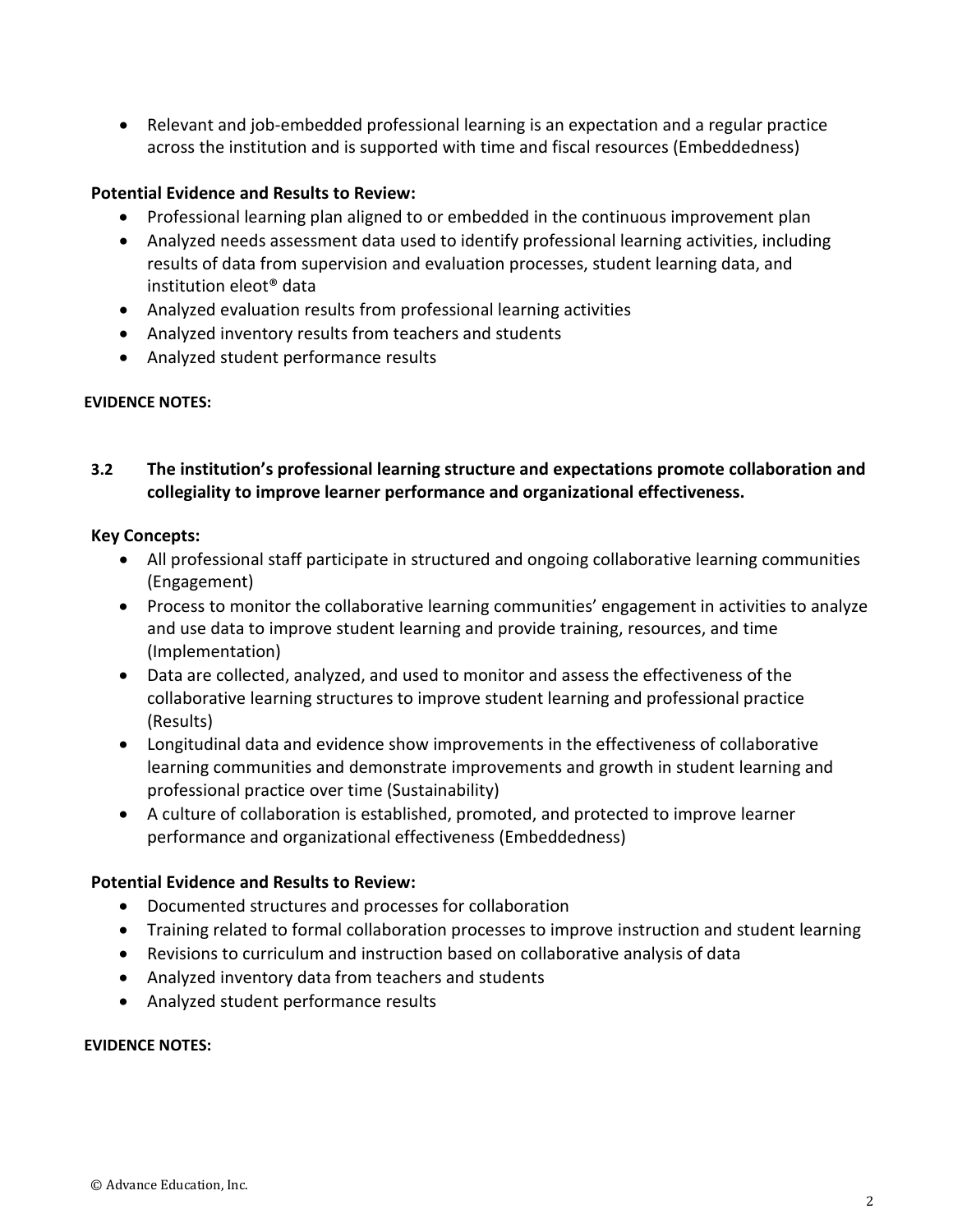**3.3 The institution provides induction, mentoring, and coaching programs that ensure all staff members have the knowledge and skills to improve student performance and organizational effectiveness.**

## **Key Concepts:**

- New staff and all other appropriate staff members participate and engage in structured and ongoing formal mentoring, induction, coaching and modeling programs, and opportunities (Engagement)
- Mentoring, induction, and instructional coaching activities are implemented and monitored to ensure quality and fidelity in achieving the purpose of the programs and activities in improving professional practice and student learning (Implementation)
- Data are collected, analyzed, and used to examine the impact of the mentoring, induction, and coaching programs on improving student learning and professional practice (Results)
- Longitudinal results demonstrate growth and improvements in student learning and professional practice based on the implementation of mentoring, induction, and coaching (Sustainability)
- Support and guidance from mentors, coaches, peers, and/or leaders about observations, lesson plans, instructional delivery, student learning, and organizational norms is an embedded practice of the institution's culture (Embeddedness)

### **Potential Evidence and Results to Review:**

- Documentation of formal mentoring program, including expectations for the program
- Processes for instructional coaching, including expectations and frequency of coaching
- Data on results of mentoring activities
- Data on results of coaching activities
- Analyzed teacher inventory data
- Analyzed student performance data

#### **EVIDENCE NOTES:**

# **3.4 The institution attracts and retains qualified personnel who support the institution's purpose and direction.**

## **Key Concepts:**

- Leaders engage in ongoing processes to identify staffing needs and retain qualified staff (Engagement)
- Formal processes are implemented to identify personnel needs, including an assessment of talent, qualifications and sufficient numbers to ensure learner's needs are met (Implementation)
- Formal processes and actions are implemented and monitored to attract, recruit, and retain qualified personnel who meet the needs of the institution and the learners (Implementation)
- Data are collected, analyzed, and used to evaluate the effectiveness of processes implemented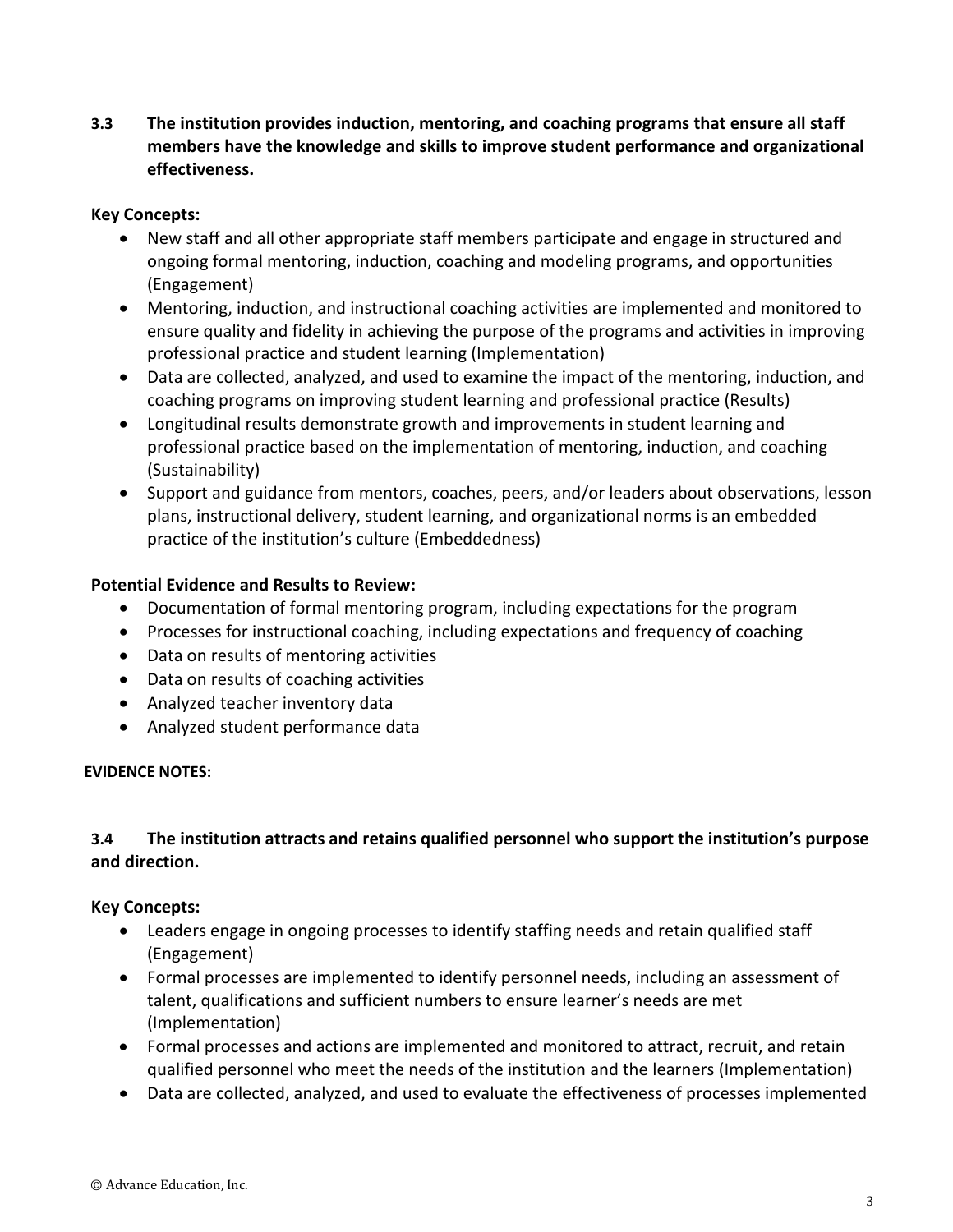to recruit and retain qualified staff (Results)

- Longitudinal data and evidence indicate growth and improvements to the recruitment and retention of qualified staff based on the implementation of processes and strategies (Sustainability)
- All staff commit and demonstrate actions related to building a culture that supports the recruitment and retention of qualified staff (Embeddedness)

### **Potential Evidence and Results to Review:**

- Processes for identification of personnel and hiring processes
- Examples of actions to recruit qualified staff
- Examples of actions taken to retain qualified staff
- Analysis of exit interview data from staff leaving the institution
- Analysis of staff retention data
- Analyzed teacher inventory data from teachers
- Analyzed survey data from teachers, students and parents

#### **EVIDENCE NOTES:**

## **3.5 The institution integrates digital resources into teaching, learning, and operations to improve professional practice, student performance, and organizational effectiveness.**

#### **Key Concepts:**

- All staff are engaged in the integration and planning for the use of digital resources into teaching, learning, and operations (Engagement)
- Processes are implemented to ensure the use of digital resources are integrated into the teaching, learning and operations (Implementation)
- Processes are implemented to provide sufficient human, material, and fiscal support for the integration of digital resources into teaching, learning and operations (Implementation)
- Job-embedded training and support is implemented for all staff to use appropriate digital resources that are aligned to their role in the organization, with training monitored and adjusted as needed (Implementation)
- Data are collected, analyzed, and used to evaluate the use of digital resources for improving organizational effectiveness and student learning (Results)
- eleot<sup>®</sup> data from review (Results)
	- G 1. Learners use digital tools/technology to gather, evaluate, and/or use information for learning
	- G 2. Learners use digital tools/technology to conduct research, solve problems, and/or create original works for learning
	- G 3. Learners use digital tools/technology to communicate and/or work collaboratively for learning
- Longitudinal data and evidence demonstrate the effective processes for operational practices and digital resources and results of the use of digital resources to improve teaching, learning, and/or operations (Sustainability)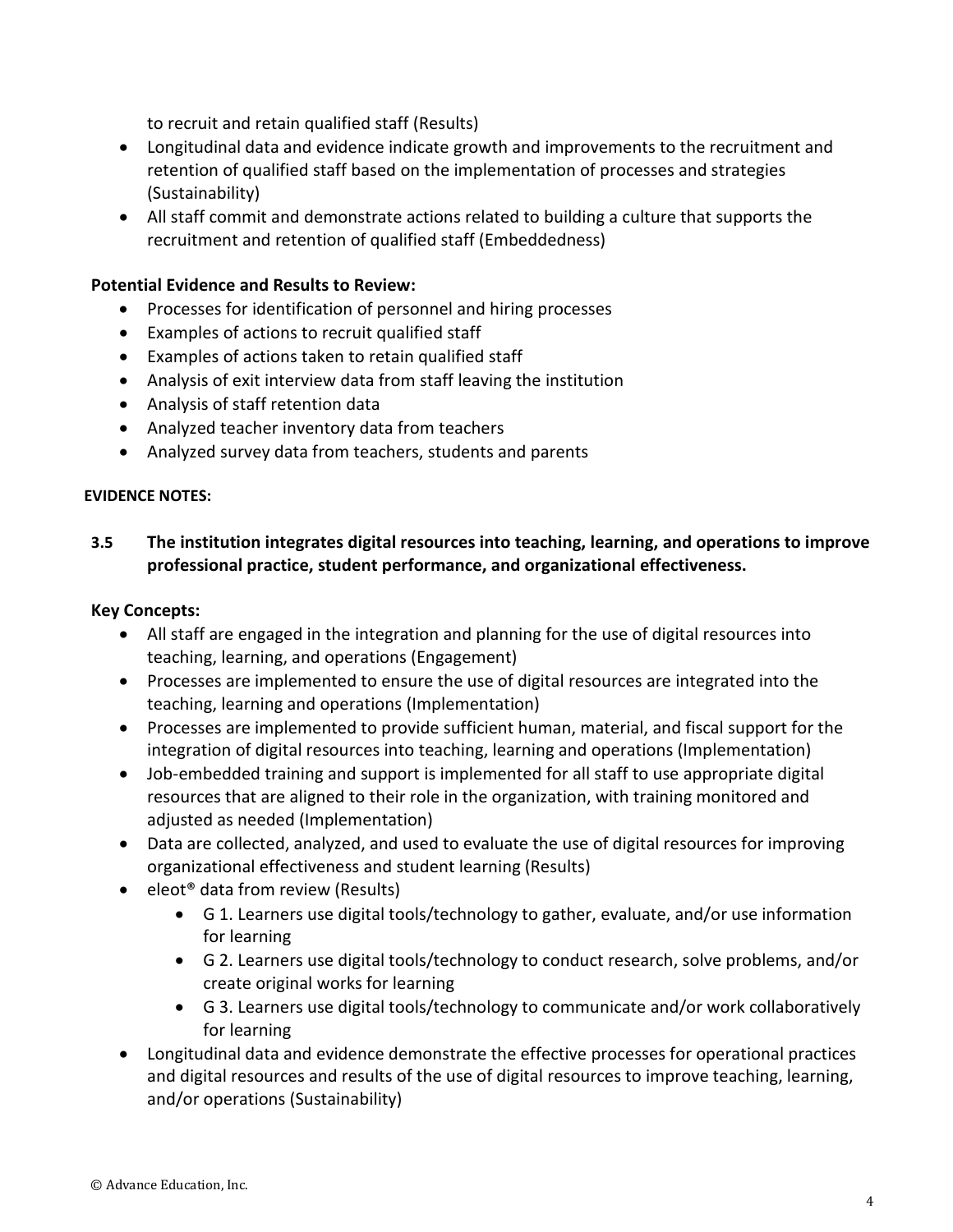• All staff commit to and demonstrate actions to integrate digital resources throughout the institution to improve student learning and organizational effectiveness (Embeddedness)

## **Potential Evidence and Results to Review:**

- Technology plan and allocation of resources to support the plan
- Processes for procuring, replacing, and/or repairing digital equipment, software, and other digital tools
- Evaluations of professional learning for instructional staff on the integration of digital resources into instruction
- Evaluations of training for all staff on the use of digital tools relevant to their role in the organization
- Analyzed institution eleot data (Digital Learning Environment)
- Analyzed inventory data from teachers and students
- Analyzed survey data from teachers, students and parents

#### **EVIDENCE NOTES:**

# **3.6 The institution provides access to information resources and materials to support the curriculum, programs, and needs of students, staff, and the institution.**

### **Key Concepts:**

- All students and staff access the institution's information resources and materials that support their needs, interests, and the teaching and learning programs (Engagement)
- Implementation of processes to ensure the acquisition of resources and materials align to the curricular and instructional programs and support the needs of staff and students
- Data are collected, analyzed, and used to determine the effectiveness and quality use of the resources and materials provided to support institutional programs and guide decisionmaking regarding resources (Results)
- Longitudinal data and evidence demonstrate the ongoing quality and effectiveness of the use of resources and materials to support instruction and student and staff needs and interests (Sustainability)
- A commitment to access and use quality resources and materials throughout the institution to support the curriculum, programs, and student and staff needs and interests (Embeddedness)

#### **Potential Evidence and Results to Review:**

- Processes for identification and adoption of curriculum materials
- Processes for identification and adoption of supplementary materials to support learning
- Library media access for staff and students
- Analyzed inventory results from teachers and students
- Data on the use and effectiveness of the implemented resources
- Budget allocations for purchase and replacement of materials and resources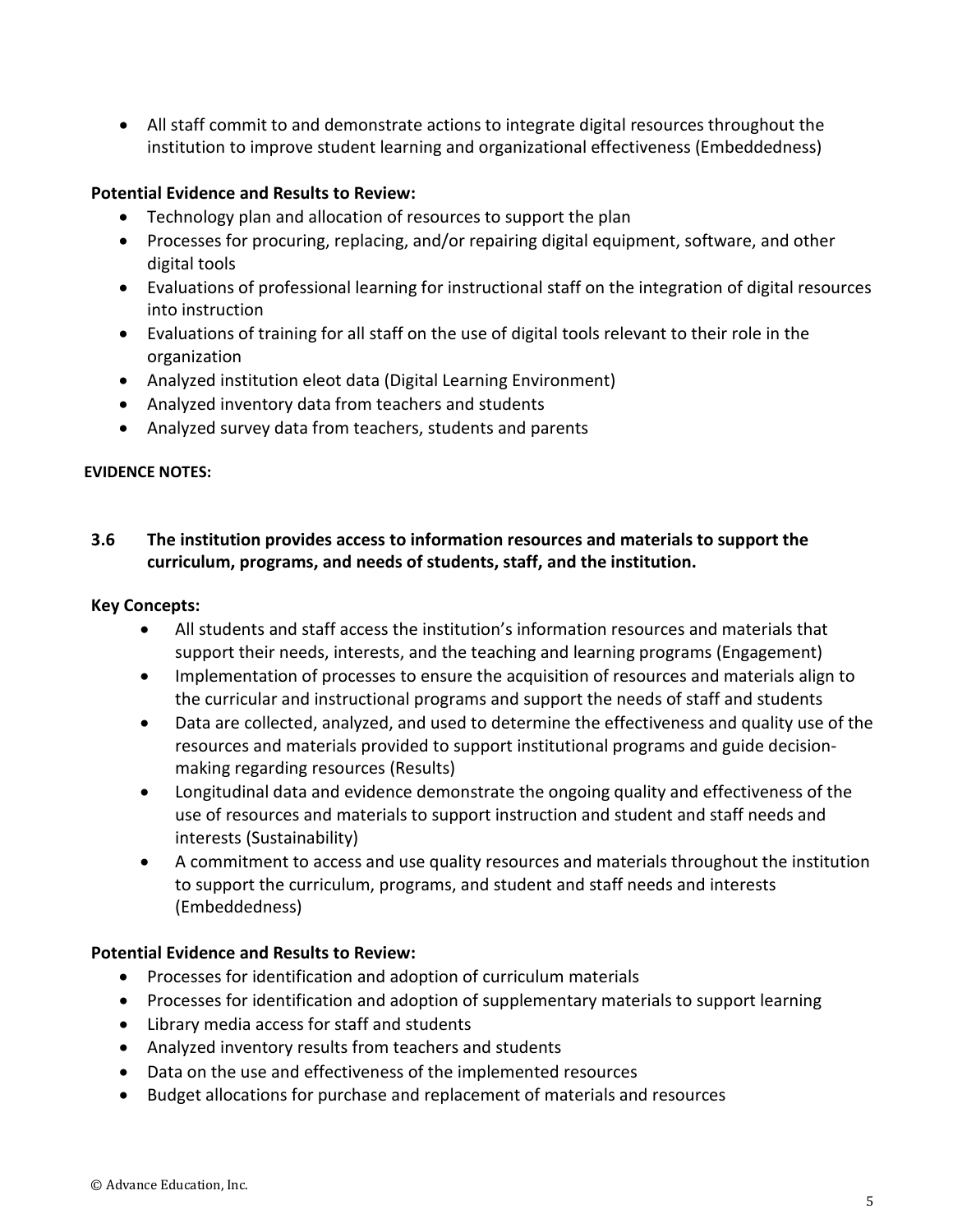• Observations of access to classroom materials and resources, supplemental curricular resources, and library/media resources throughout the school

### **EVIDENCE NOTES:**

# **3.7 The institution demonstrates strategic resource management that includes long-range planning and use of resources in support of the institution's purpose and direction.**

#### **Key Concepts:**

- Leadership and representatives of other key stakeholder groups are engaged in the process of planning for strategic resource management (Engagement)
- Formal planning processes are developed for long-range resource management, including financial projections, enrollment projections and/or demographic shifts, and facility planning (including maintenance and upgrades to existing facilities) (Implementation)
- Processes to monitor the implementation of the long-range plans and revisions to long-range plans based on internal data or changes in external factors such as funding or demographics (Implementation)
- Data are collected, analyzed, and used to evaluate the implementation of the long-range plans in achieving desired results and contributing to the effective stewardship of institution resources (Results)
- Longitudinal data and evidence demonstrate the impact of implementation of long-range planning to effectively manage resources (Sustainability)
- Leadership and the governing authority demonstrate their support for and belief in the institution's purpose and long-range plans by committing to effectively manage and use its resources (Embeddedness)

#### **Potential Evidence and Results to Review:**

- Long-range facility plan
- Long-range financial and enrollment projections
- Strategic plan, including long-range operational goals
- Processes for monitoring the implementation and/or revisions of long-range plans
- Data regarding the effectiveness of the implementation of the long-range plans

#### **EVIDENCE NOTES:**

**3.8 The institution allocates human, material, and fiscal resources in alignment with the institution's identified needs and priorities to improve student performance and organizational effectiveness.** 

#### **Key Concepts:**

• All staff have the opportunity to provide input into the identification of necessary resources